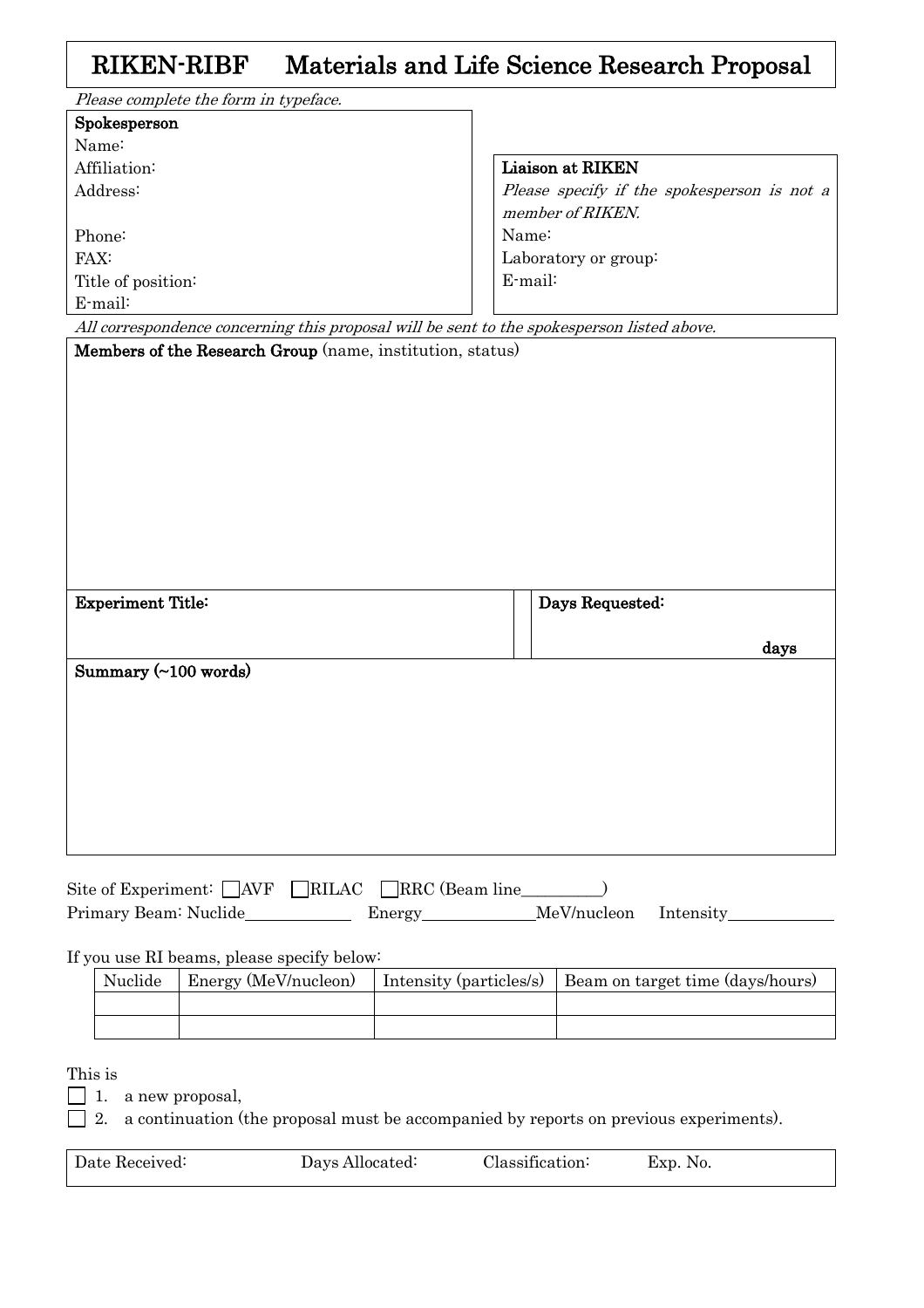Illustrate the essence of your experiment clearly in case the PAC members are not so familiar with it. Details could be given as additional documents (free format).